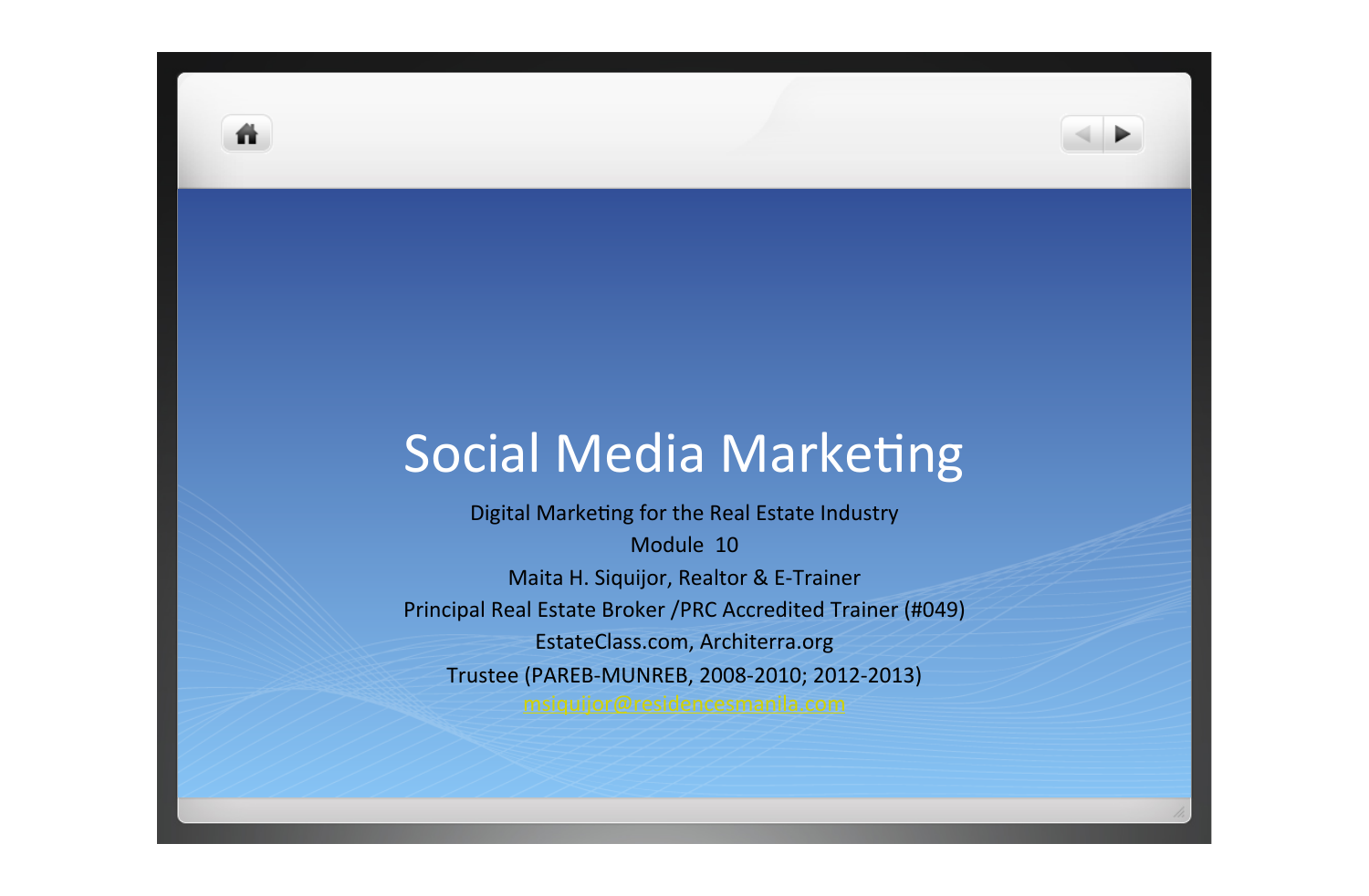## Objectives

· Identifying the right social media platform

m

- Building your personal and corporate profile in social media
- Deciding what to post and how often in social media  $\bullet$
- Measuring social media effectiveness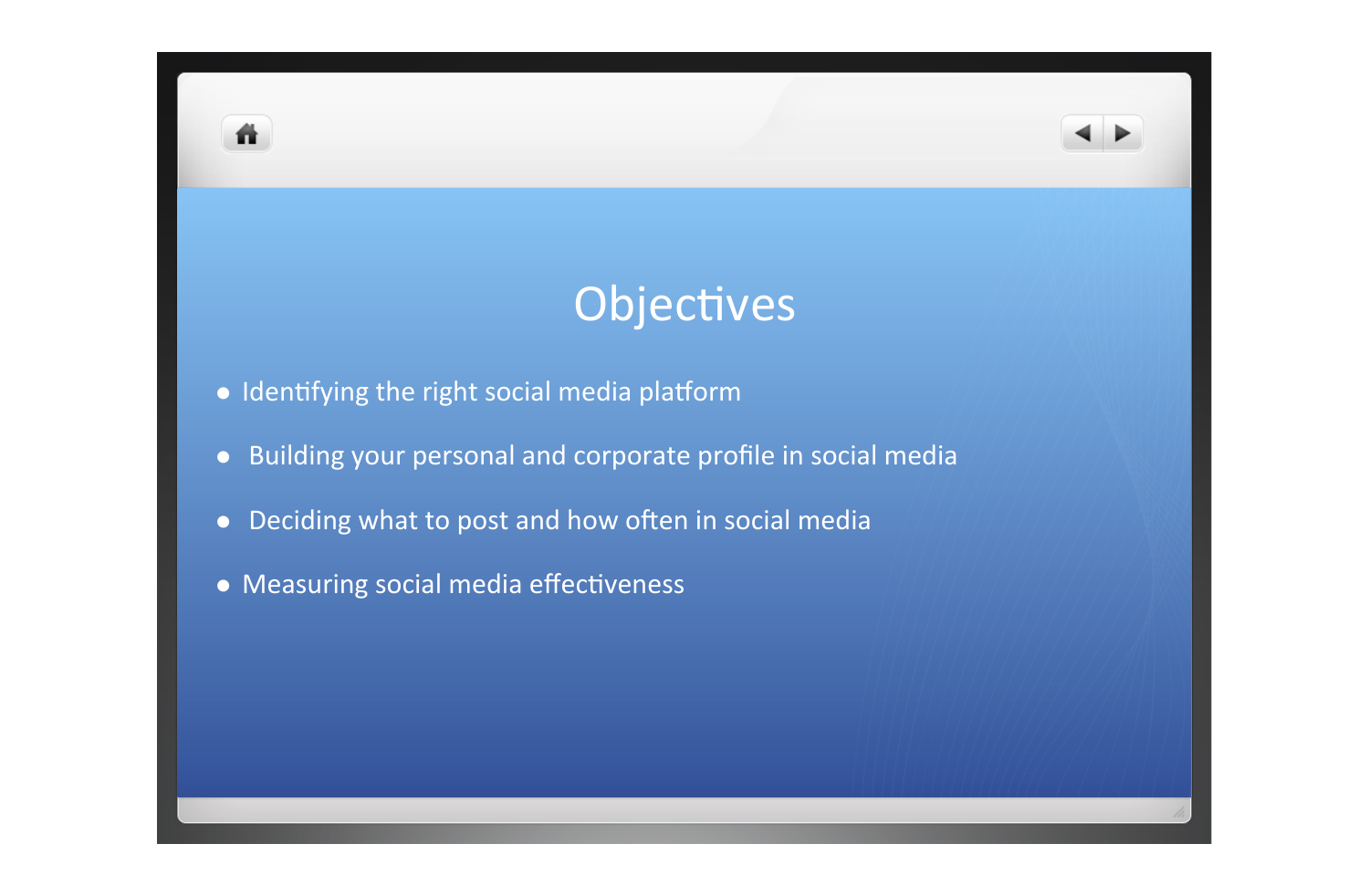

侖

http://alaskapropertyseller.com/images/site\_graphics/sellers\_marketing\_agent.jpg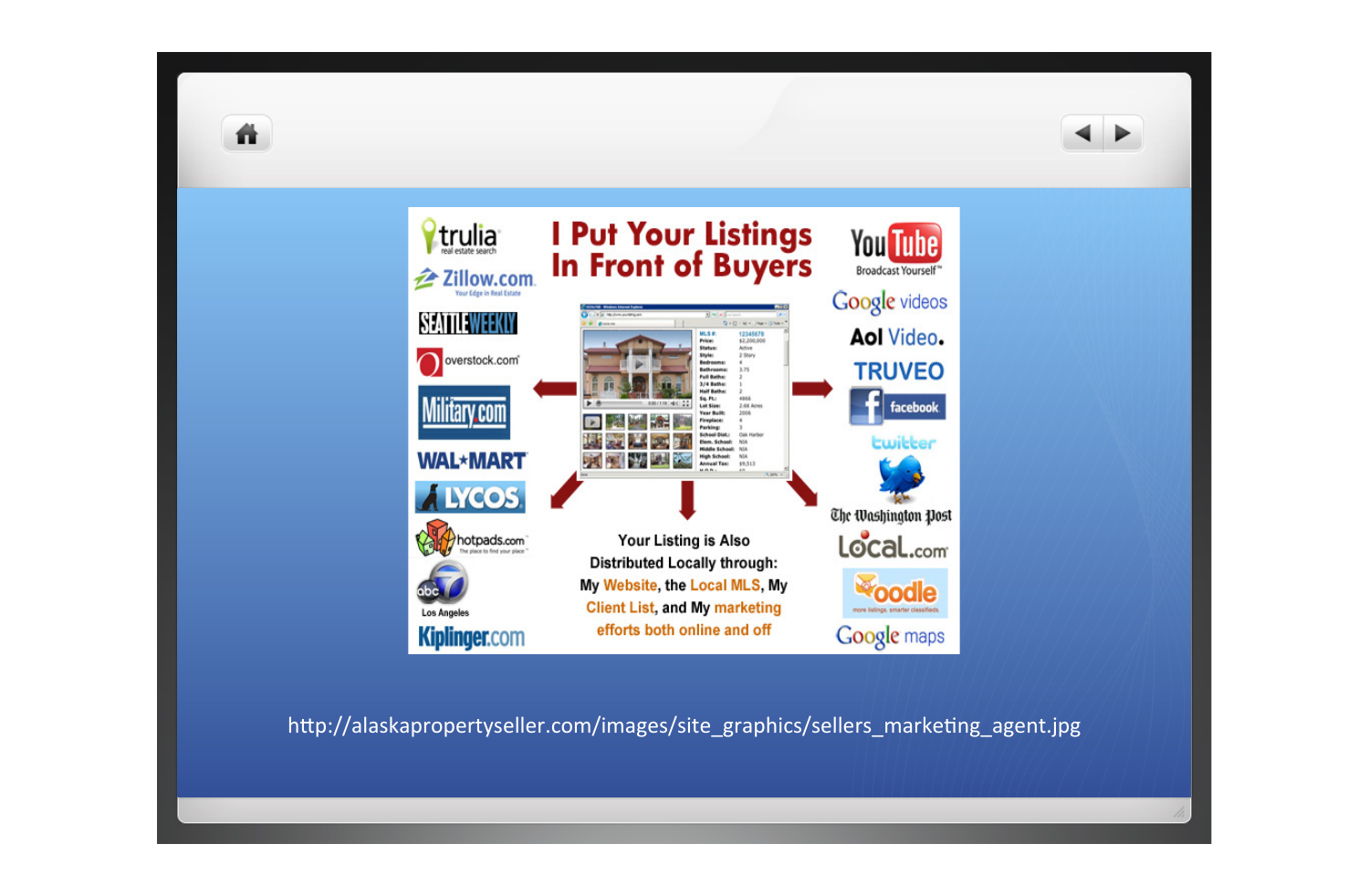#### Social Media / Social Networking

1. The average midsize or large company (1000 employees or more) has 178 "social media assets" (Twitter handles, employee blogs, etc.)-yet only 25% of companies offer social business training to their employees. (Marketingeasy)

2. B2b marketers believe social media is critical to organic search success. Marketers rate social media as the second-most imporant factor (64%) in search, behind only strong content (82%). ( toB Magazine

3. Although Facebook is the most important social media lead generation tool for b2c marketers (with 77% saying they had had acquired a customer through Facebook, compared to 60% for a company blog), among B2B companies, LinkedIn was the most effective, with 65% having acquired a customer through the professional network, followed by company blogs (60%), Facebook (43%), and Twitter (40%). (Marketing Charts)

4. The best way to "go viral" is to engage millions of users, each of whom share through small networks. "Online sharing, even at viral scale, takes place through many small groups, not via the single status post or tweet of a few influencers...Content goes viral when it spreads beyond a particular sphere of influence and spreads across the social web via ordinarily people sharing with their friends...the median ratio of Facebook views to shares (is) merely 9-to-1. ……" (Ad Age)

#### Read more at

h\_p://www.jenullas.com/2012/07/24/72-fascina-ng-social-media-marke-ng-facts-and-sta-s-cs-for-2012/#gSgsowL8pyZhQecK.99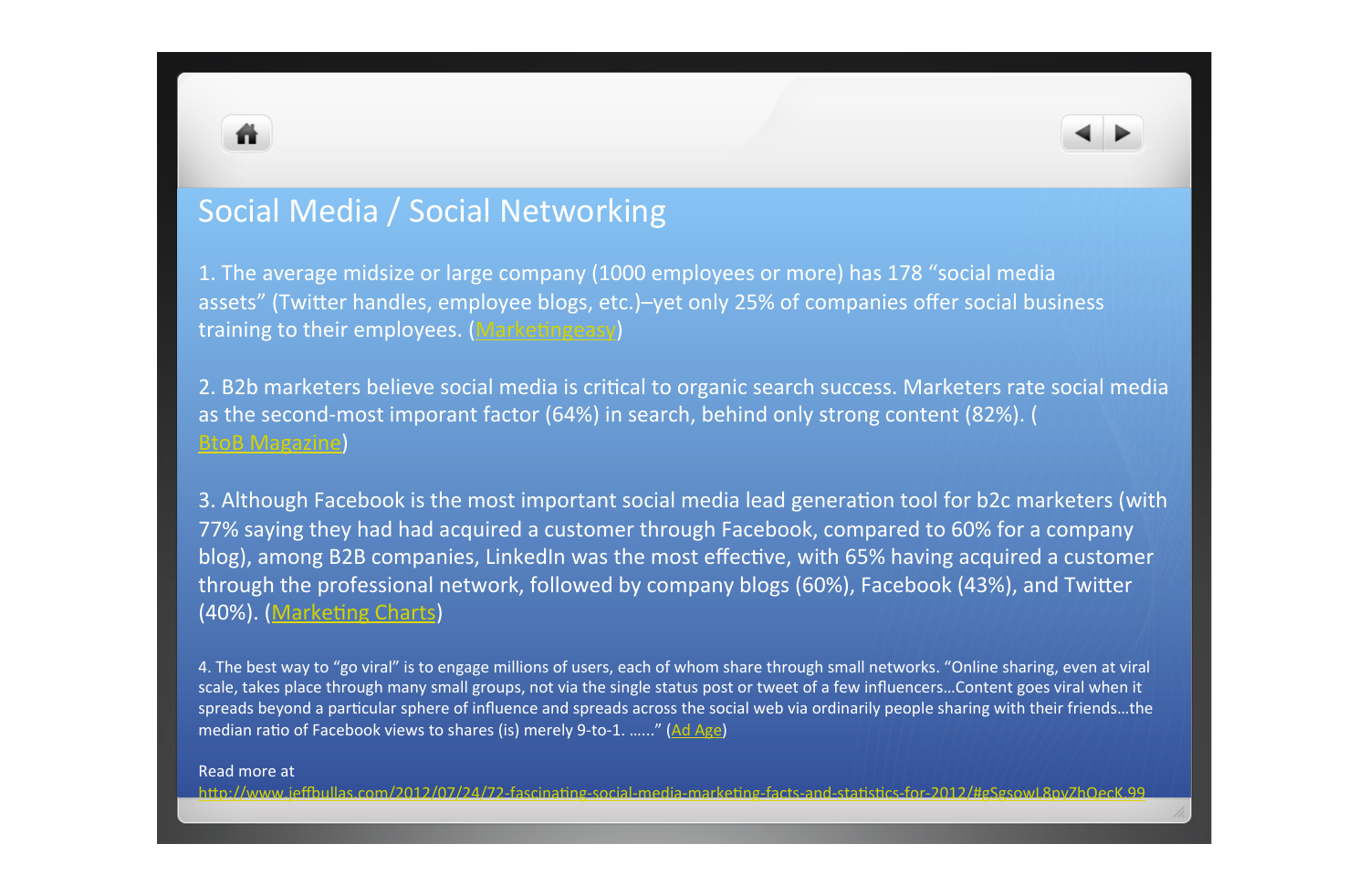

5. LinkedIn generates more leads for b2b companies than Facebook, Twitter or blogs. Yet only 47% of b2b marketers say they are actively using LinkedIn vs. 90% on Facebook. ( Social Media B2B)

6. One-third of global b2b buyers use social media to engage with their vendors, and 75% expect to use social media in future purchases processes. (Social Media B2B)

7. "Best in class" b2b companies are significantly more likely than average firms to integrate their social media efforts with their email marketing (65% vs. 51%), SEO (61% vs. 49%) and webinars (47% vs. 31%). (MarketingProfs)

8. As for "best in class" practices, 51% of best-in-Class companies use website social sharing tools, compared to 36% of average firms while 49% use keyword-based social media monitoring, compared with 39% of their more average peers. (MarketingProfs)

9. Top executives need to be involved in social media. 77% of buyers say they are more likely to buy from a company whose CEO uses social media. 94% said C-suite social media participation enhances a brand image. And 82% of employees say they trust a company more when the CEO and leadership team communicate via social media. (eMarketer)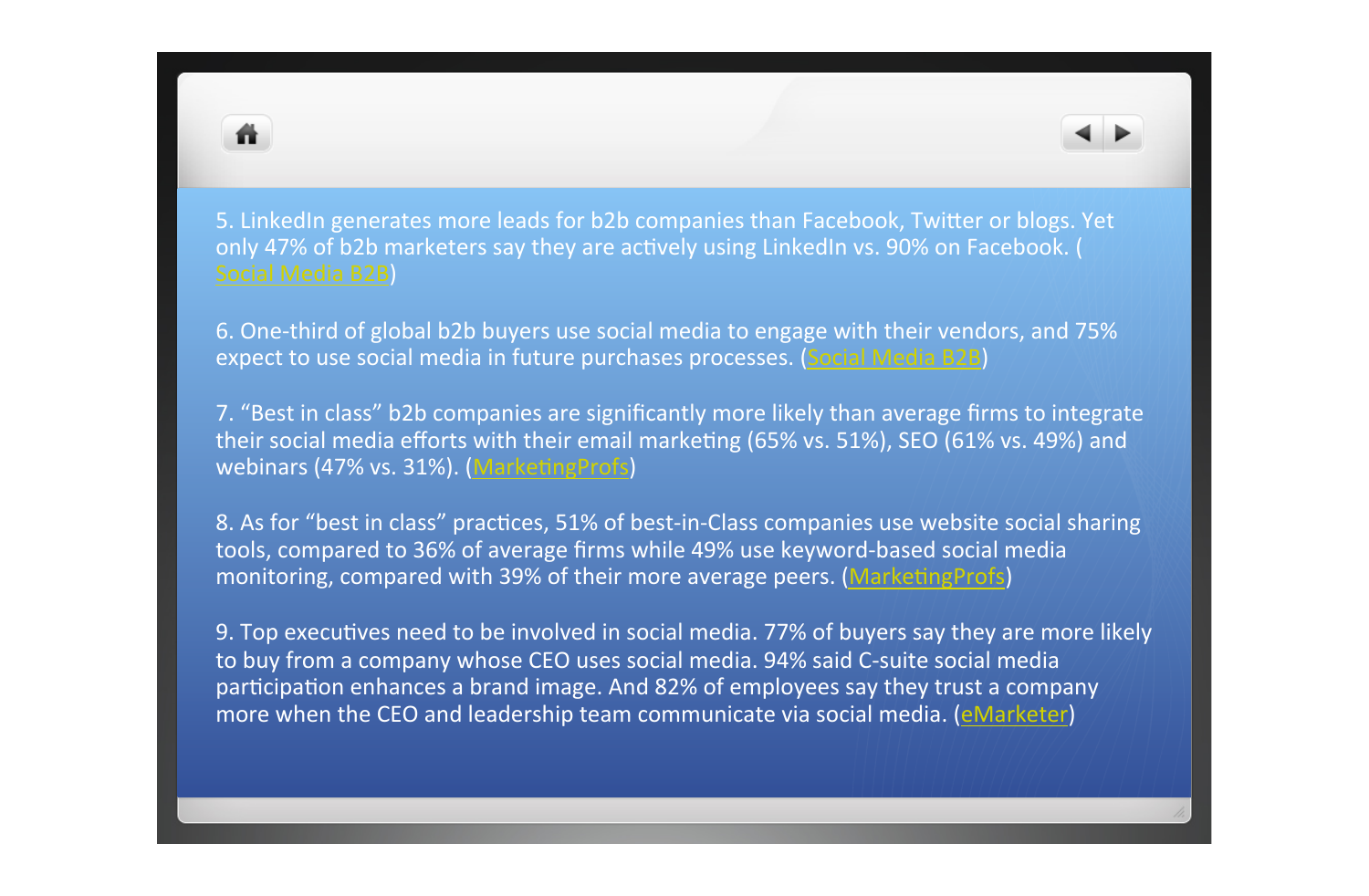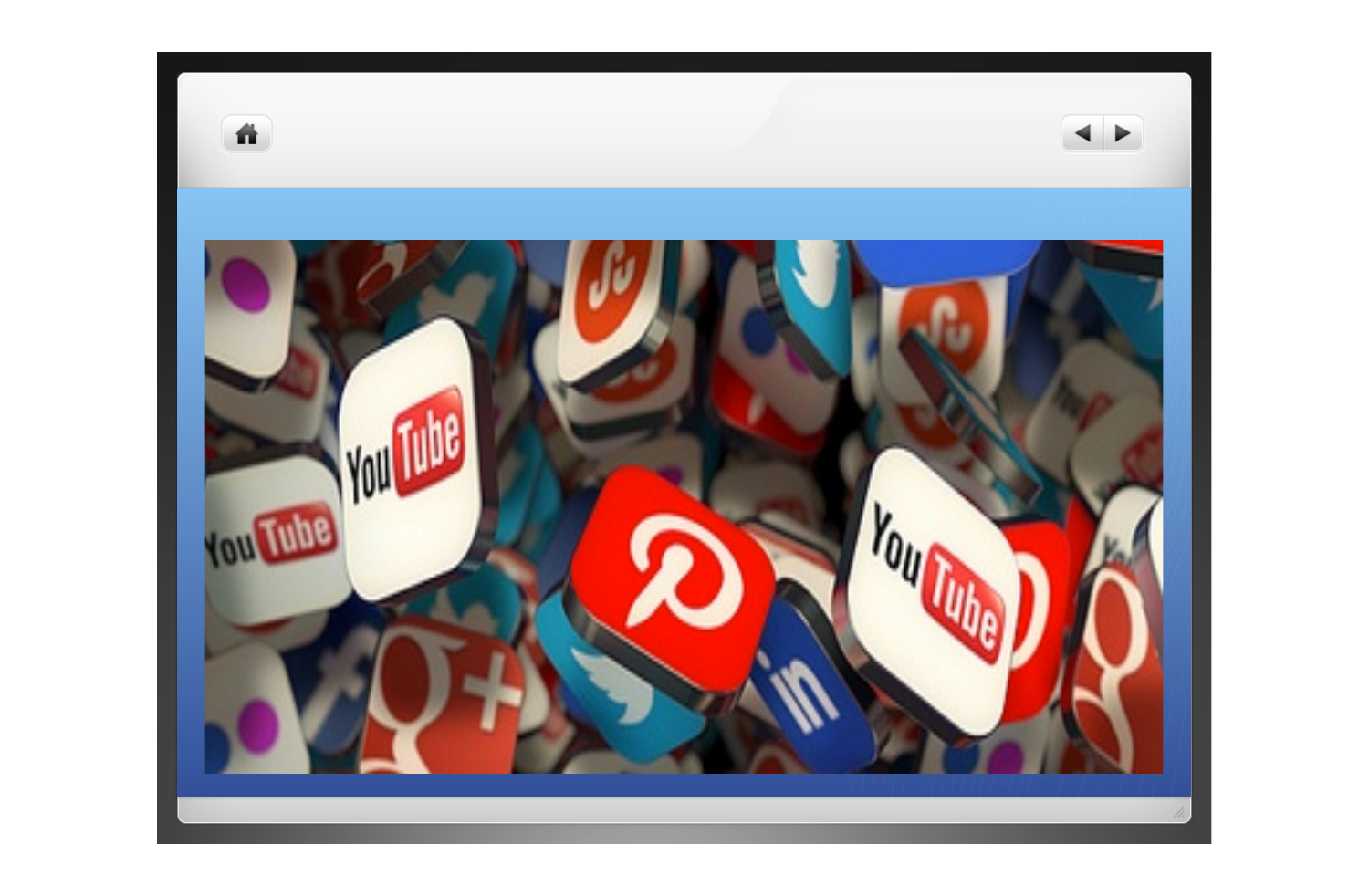## Choosing the Right Social Media

ñ

• The key to choosing the right social marketing platform for your business is to know where your customers "hang out" online, and your strategy will probably include a few platforms.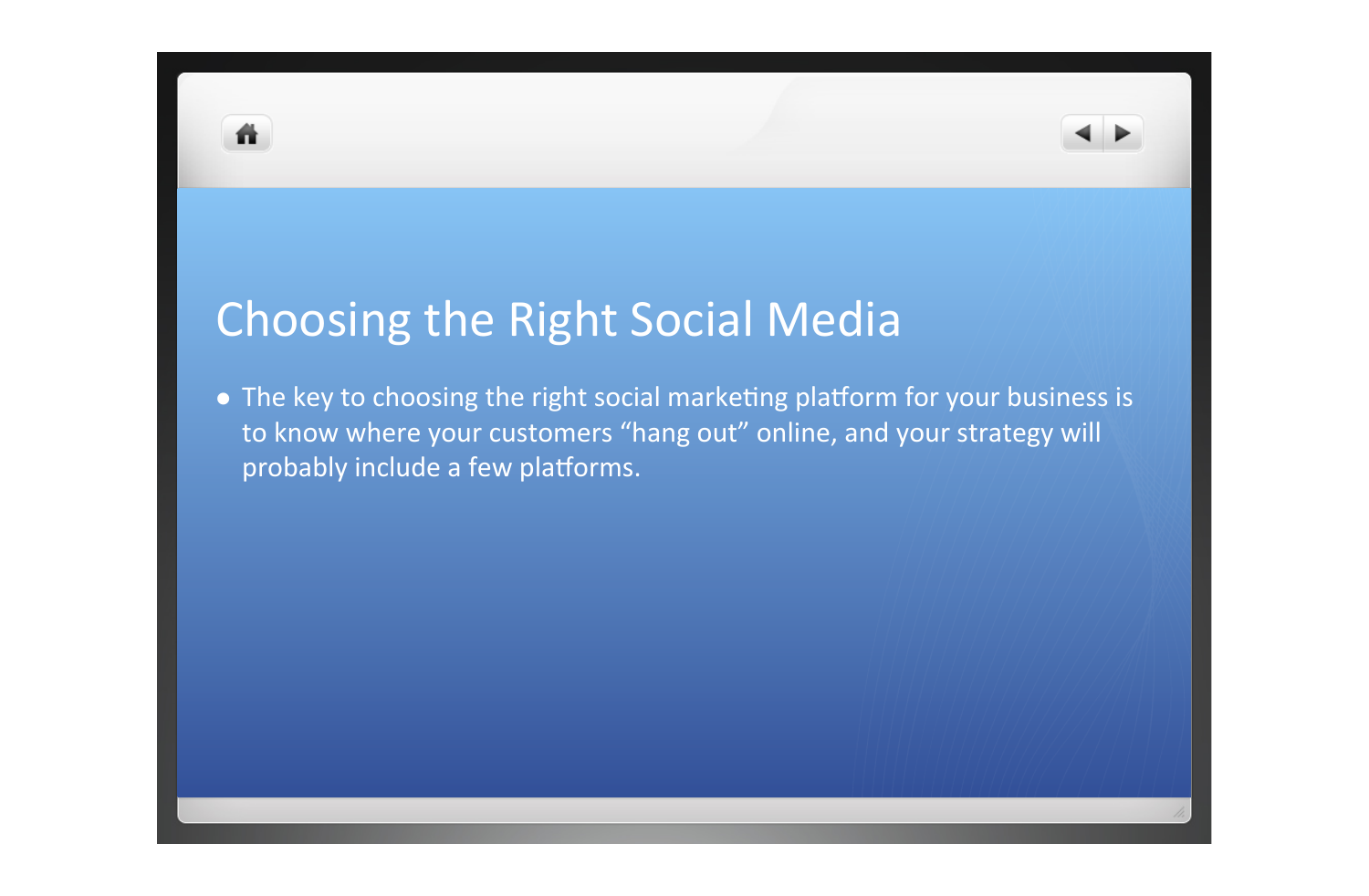#### **Some Stats**

- **Facebook**: Can provide your brand with the most online exposure considering that there are over 1.5 billion active users around the world.
	- 30 percent of users are between the ages of 25 and 34
	- Another popular age bracket on the site is 45 to 54
	- Breakdown of male and female users on the site is nearly even, and the majority of Facebook users have an education that consists of some college.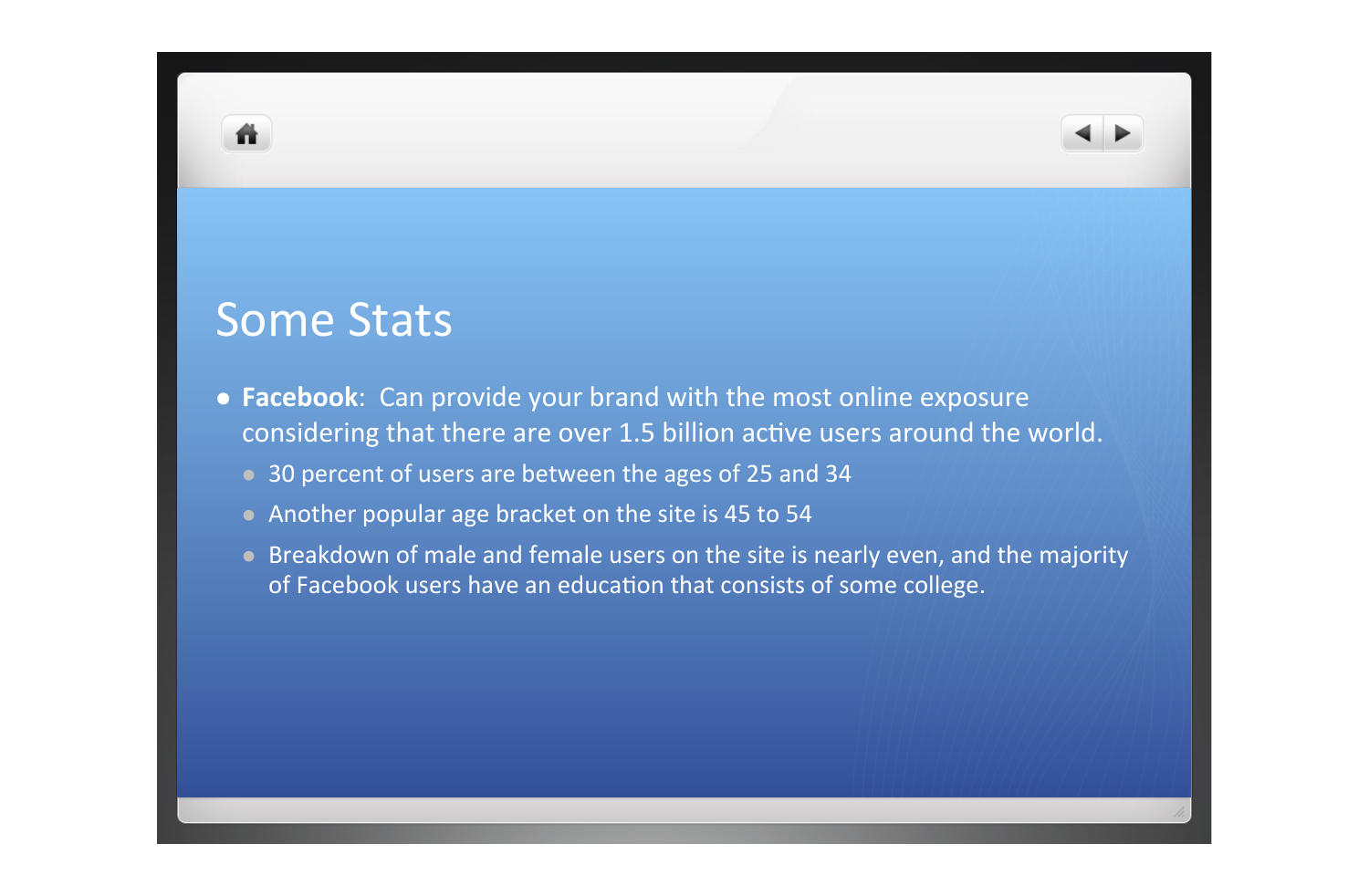- **Twitter**: There are more than 550 million active Twitter users, and the most common age bracket on this site is 18 to 29. City dwellers are more likely to use Twitter, and African-Americans are the most popular demographic that use this site.
- **Pinterest**: The age bracket of 45 to 54 is the most popular age bracket on this site, and women by far are the most popular demographic to be active on Pinterest (they comprise of 80 percent of users).
- LinkedIn: This site was designed for the business professional in mind, which is why 35 to 44 and 45 to 54 are the most common age brackets of users on this site. The split between male and female users is nearly even, and the majority of users are educated with at least some college.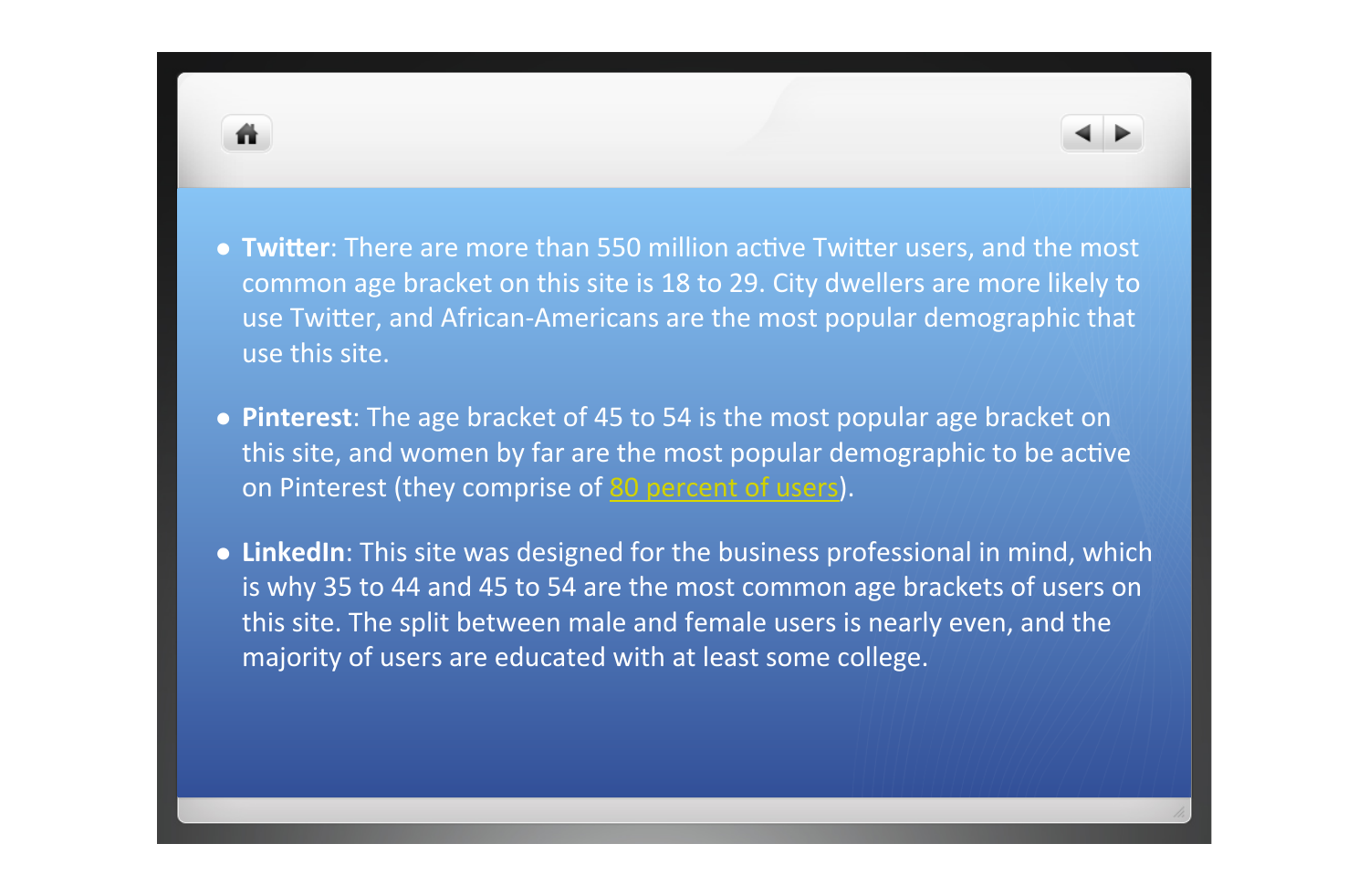# **P** PHILIPPINES

斗

PH - 103,775,002 population (2012) - Area: 300,000 sq km

Capital City: Manila - population 1,660,714 (2011)

33,600,000 Internet users as of Dec/11, 32.4% penetration, per Nielsen

29,890,900 Facebook users on Dec 31/12, 28.8% benetration

2.90 Mbps Broadband download speed on Nov.28, 2013, per NetIndex.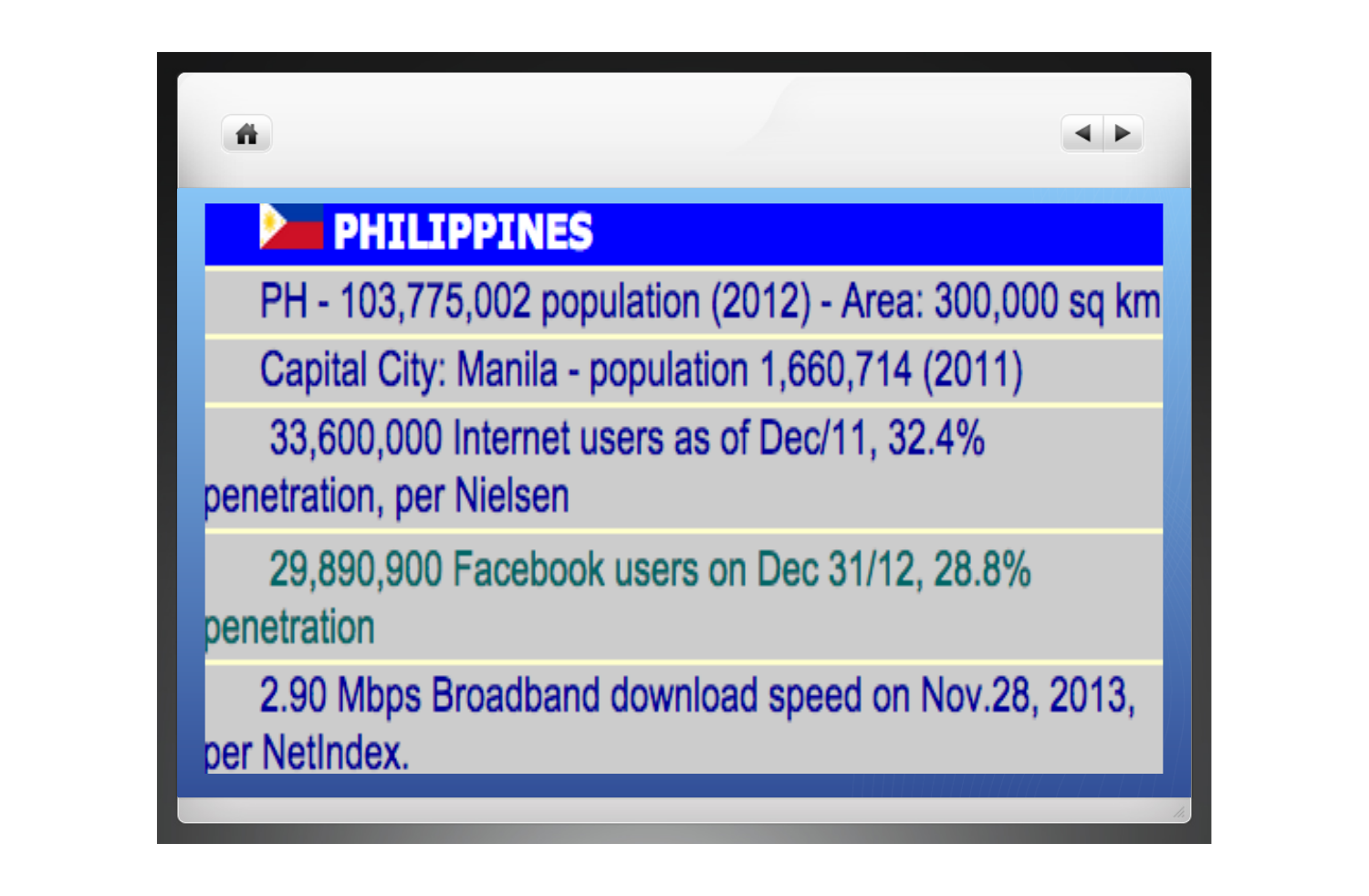

m











www.facebook.com /Maita.Siquijor www.facebook.com /YourCondoInManila www.facebook.com /ResidencesManila www.facebook.com /EstateClass www.linkedIn /MaitaSiquijor

www.twitter.com/ResidenceManila www.twitter.com/HomeInTheSky

#### www.pinterest.com /MaitaSiquijor

MaitaSiquijor.com Architerra.org ResidencesManila.com CondoInManila.com EstateClass.com

http://www.instagram.com/architerra

# **Let's Talk!**